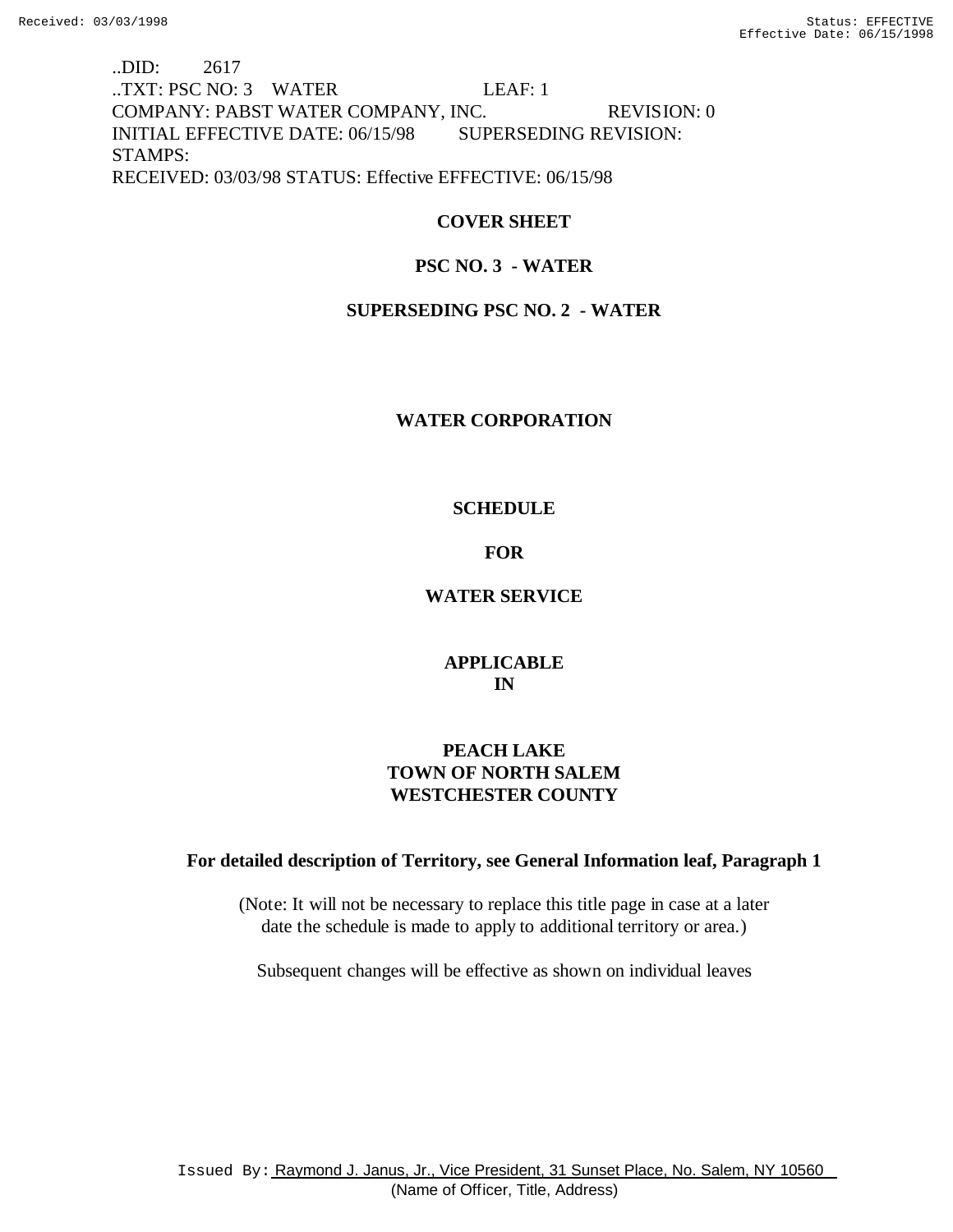..DID: 2624 ..TXT: PSC NO: 3 WATER LEAF: 2 COMPANY: PABST WATER COMPANY, INC. REVISION: 0 INITIAL EFFECTIVE DATE: 06/15/98 SUPERSEDING REVISION: STAMPS: RECEIVED: 03/03/98 STATUS: Effective EFFECTIVE: 06/15/98

#### **TABLE OF CONTENTS**

|    | <b>GENERAL INFORMATION</b>                                     | <b>LEAF NO.</b> |
|----|----------------------------------------------------------------|-----------------|
| 1. | Territory                                                      | 3               |
| 2. | Application for Water Service                                  | 3               |
| 3. | Deposits - Security                                            | 3               |
| 4. | Deposits - Interest                                            | $\overline{4}$  |
| 5. | Deposits - Return                                              | $\overline{4}$  |
| 6. | Deposits - Other                                               | $\overline{4}$  |
| 7. | <b>General Rules</b>                                           | $5 - 6$         |
| 8. | Metered Service                                                | $6 - 7$         |
| 9. | <b>Unmetered Service</b>                                       | 7               |
|    | 10. Extension of Mains                                         | $\tau$          |
|    | 11. Discontinuance of Service - Non-payment                    | $7 - 8$         |
|    | 12. Discontinuance of Service - Other                          | $8 - 9$         |
|    | 13. Discontinuance of Residential Service - Special Procedures | 9               |
|    | 14. Deferred Payment Agreements                                | 9               |
|    | 15. Complaint Handling Procedures                              | 10              |
|    | 16. Restoration of Service                                     | $10 - 11$       |
|    | 17. Interest on Customer Overpayments                          | 11              |
|    | 18. Regulation                                                 | 11              |
|    | 19. Service Classification No. 1                               | 12              |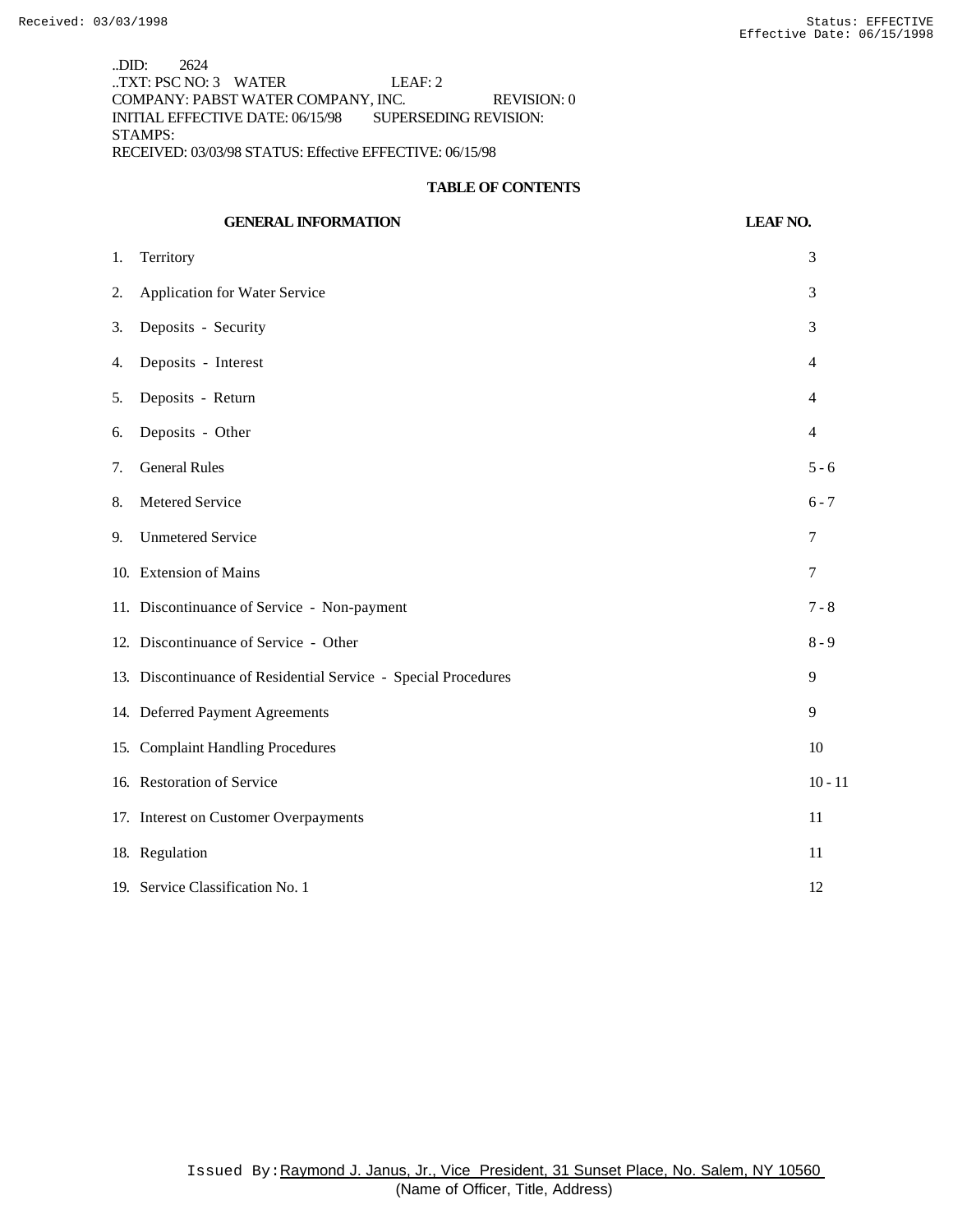..DID: 2625 ..TXT: PSC NO: 3 WATER LEAF: 3 COMPANY: PABST WATER COMPANY, INC. REVISION: 0 INITIAL EFFECTIVE DATE: 06/15/98 SUPERSEDING REVISION: STAMPS: RECEIVED: 03/03/98 STATUS: Effective EFFECTIVE: 06/15/98

### **GENERAL INFORMATION**

1. Territory (County, Town, Development, Streets, etc.)

 An area adjacent to Peach Lake Town of North Salem Westchester County

- 2. Application for Water Service
	- A. Written application for service may be required.
	- B. A separate application may be required for each premises.
	- C. Premises may be subject to inspection by the company.
	- D.Applications need not be accepted from customers with charges due on any water accounts with the company. The company may accept an application if the customer enters into a deferred payment agreement.

E.Service pipe installations are subject to company approval.

- 3. Deposits Security
	- A.As a condition of receiving service, the company may require a deposit from customers that are delinquent (having a bill remaining unpaid 23 days from the date mailed), seasonal, short term or temporary or who have had service terminated for non-payment during the preceding 6 months. In addition, a deposit may also be required from a nonresidential customer whose credit has not been established with the company. A delinquent customer shall be provided with a written notice 20 days before the deposit is assessed which states that failure to make timely payments will permit the company to require a deposit from such customer.
	- B.Deposits from applicants and customers may not exceed two times the estimated average monthly bill for a calendar year, except in the case of customers whose usage varies widely where deposits may not exceed twice the average monthly bill for the peak season.
	- C.The company shall perform an annual review of the billing history of every customer who has a deposit with the company to assure that a deposit is still required under (1) above and that the amount of the deposit conforms with (2) above. The company reserves the right to review the deposit at any time. If a review shows that the deposit held falls short of the amount the company may require by 25 percent or more, the company may require the payment of an additional amount. If a review shows that the deposit held exceed the amount required by 25 percent or more, the company shall refund the excess to the customer. The customer may request a downward revision of the deposit.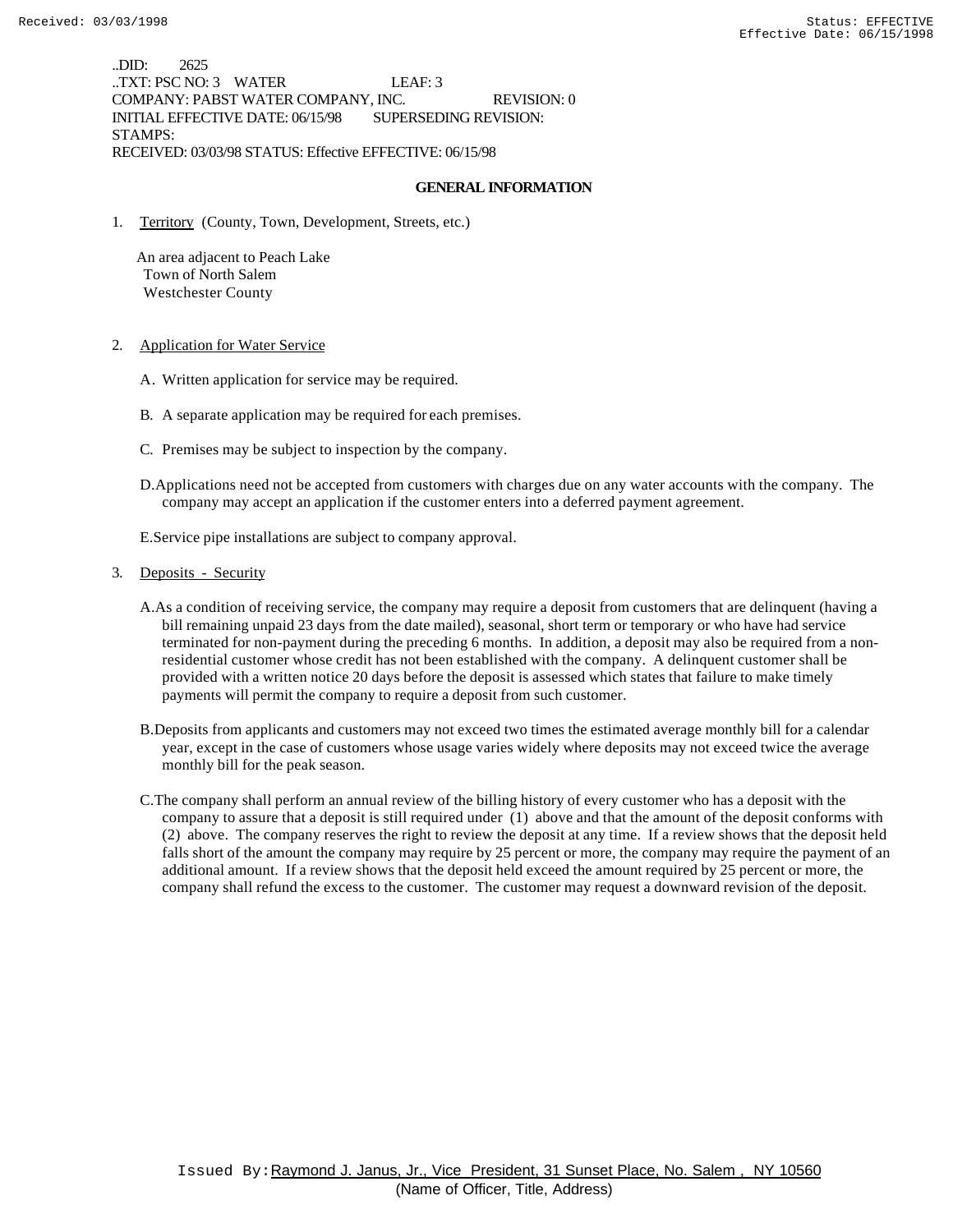..DID: 2626 ..TXT: PSC NO: 3 WATER LEAF: 4 COMPANY: PABST WATER COMPANY, INC. REVISION: 0 INITIAL EFFECTIVE DATE: 06/15/98 SUPERSEDING REVISION: STAMPS: RECEIVED: 03/03/98 STATUS: Effective EFFECTIVE: 06/15/98

#### **GENERAL INFORMATION**

#### 4. Deposits - Interest

Every deposit shall earn simple interest at the rate per annum prescribed by the Public Service Commission. The interest must be paid to customers when the deposit is returned. If the deposit has been held for 12 consecutive months or more, the interest must be credited to the customer no later than the first bill rendered after the next succeeding first day of October and at the end of each succeeding 12 month period.

#### 5. Deposits - Return

- A.The company shall return to a customer a deposit or portion of a deposit and all interest thereon no more than 30 days after:
	- (1) the day the account is closed and all bills are paid; or
	- (2)the date of the first bill for service rendered after a 12 month period during which time the customer was not delinquent, provided there is no other basis for the company to request a deposit; or
	- (3)a review of the deposit shows that a reduction of the deposit is warranted.
- B.A deposit or portion of a deposit plus interest thereon that is subject to return may be credited to the customer's account in the amount of any outstanding charges. If any balance remains, a refund check shall be issued.
- 6. Deposits Other
	- A.In the event that the applicant desires service for a trailer or other non-permanent structure, he shall deposit with the company all costs of the connection of such service. Said deposit shall bear simple interest as required above and shall be refunded at the end of 10 years, or sooner in the event that a permanent structure for such service connection is completed.
	- B.The company may also require deposits from customers to guarantee future payments as set forth in lawn sprinkler, main extension, or other forms of contracts which are in a form approved by the Public Service Commission. The interest rates for these deposits will be the same as the interest rates for security deposits and such interest will be credited to the customer as prescribed by Commission rules.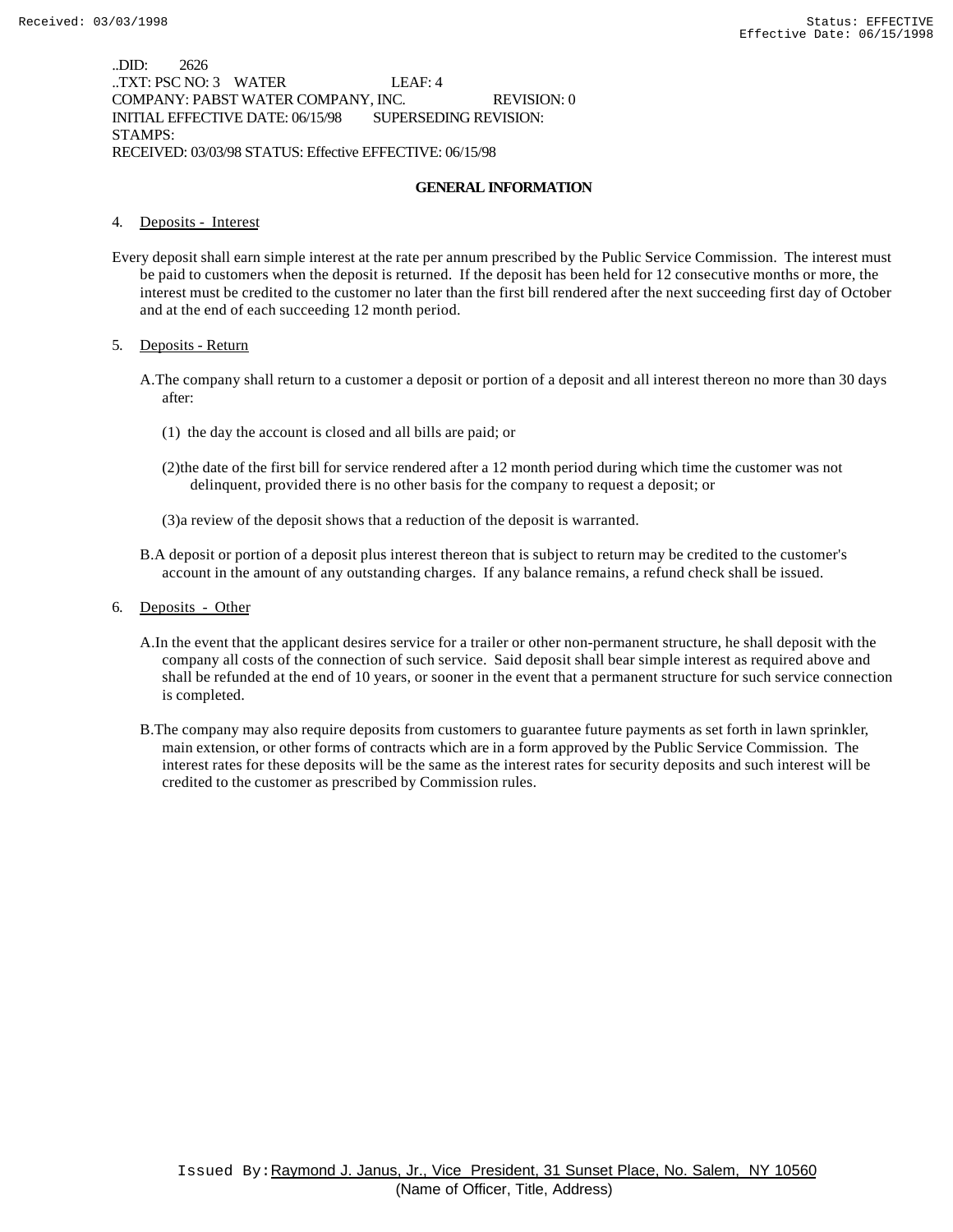P.S.C. No. 3 – Water LEAF: 5 COMPANY: PABST WATER COMPANY, INC. The revision: 3 INITIAL EFFECTIVE DATE: July 1, 2012 SUPERSEDING REVISION: 0

(Issued in compliance with Commission Order issued and effective June 14, 2012 in Case 11-W-0604)

# **GENERAL INFORMATION**

- 7. General Rules
- A. Customers must provide 10 days' written notice prior to the date on which termination of service is requested or prior to a change of occupancy, until which date the customer will be responsible for payment of service.
- B. Fire hydrants shall not be used without written permission or unless in conformance with filed fire protection tariff provisions.
- C. The company will not be liable for damage resulting from the presence of its facilities, supply, or use of water service, except damage resulting from gross negligence of the company.
- D. The company may shut off water in its mains to make repairs and extensions. Where possible, proper advance notice will be made to customers affected.
- E. The use of water for sprinkling, swimming pools, or other less essential uses may be restricted or prohibited where such use may unreasonably reduce the adequacy of service for other domestic purposes.
- F. There must be a separate service for each premises.
- G. Installation of service pipes and mains will not normally be made when the ground is frozen.
- H. The customer is responsible for service pipes and plumbing within the property line. Any plumbing work done on the customer's service pipe is subject to approval by the company. No underground work shall be covered up until it has been inspected and approved by the company.
- I. All leaks on customer premises must be repaired as soon as possible.
- J. All mains, services (up to the property line including the curb valve) and other water system facilities will be maintained and replaced by the company.
- K. The company will supply water in the distribution system at pressures between 20 and 100 pounds per square inch (psi) and will strive, where practicable, to maintain a normal working pressure of 60 psi with a minimum of 35 psi. If the company makes changes to its system which cause the pressure to increase to over 100 psi to existing customers, the company will be responsible for the first installation of the necessary equipment in the customer's premises. From that point on the equipment will be considered part of the customer's internal plumbing and the customer will be responsible for its maintenance or replacement. If a water pressure reducing valve, in the customer's or applicant's opinion, is necessary or desired to safeguard the plumbing, it is the customer's or applicant's responsibility to purchase, install and maintain this equipment. Where a pressure reducing valve is used it is also advisable to install a suitable pressure relief valve. All installations will comply with the local building codes and standards and are considered a part of the customer's internal plumbing.

(Name of Officer, Title, Address) Issued by: Raymond J. Janus, Jr., Vice President, 31 Sunset Place, No. Salem, NY 10560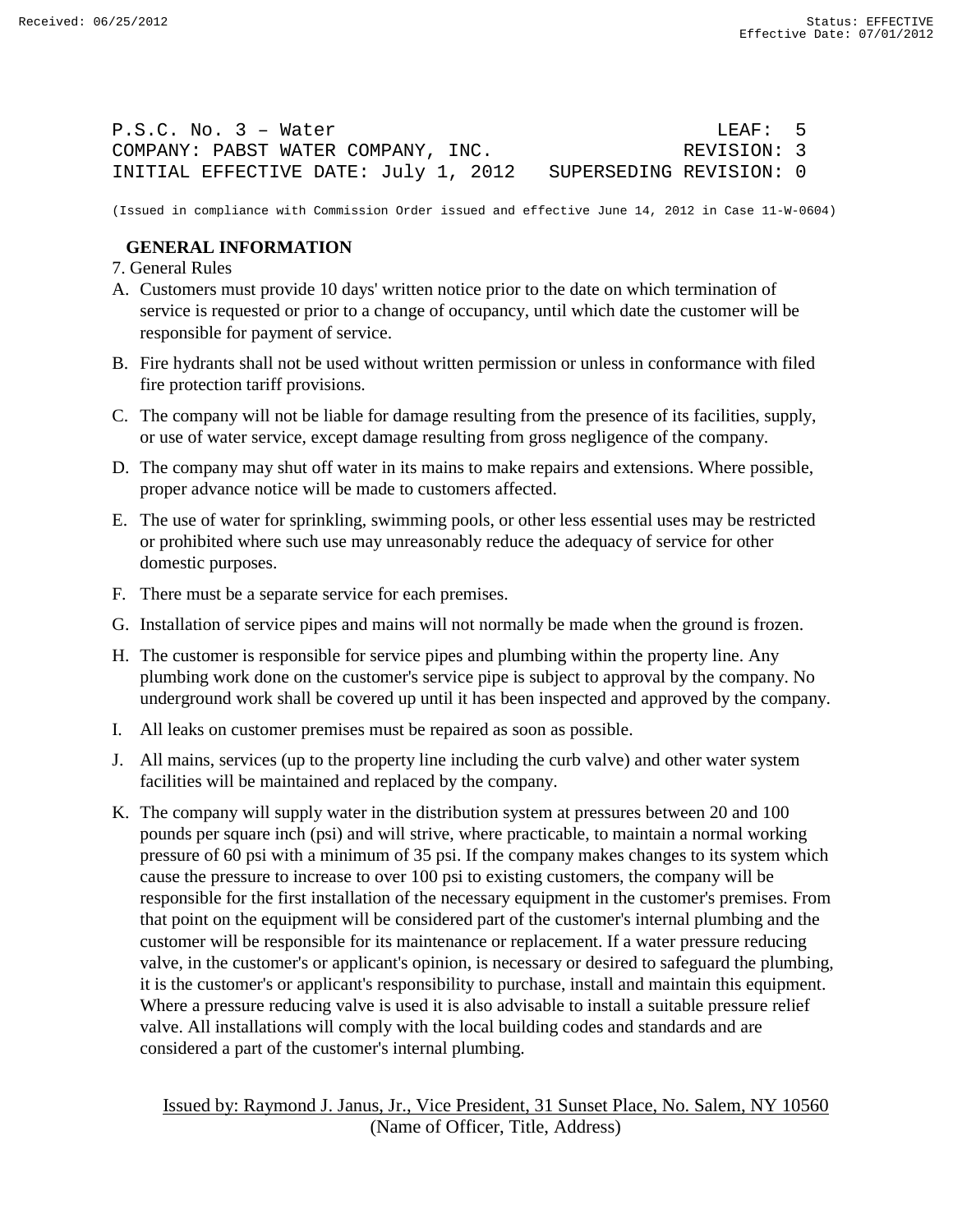..DID: 2628 ..TXT: PSC NO: 3 WATER LEAF: 6 COMPANY: PABST WATER COMPANY, INC. REVISION: 0 INITIAL EFFECTIVE DATE: 06/15/98 SUPERSEDING REVISION: STAMPS: RECEIVED: 03/03/98 STATUS: Effective EFFECTIVE: 06/15/98

### **GENERAL INFORMATION**

- L.Where an applicant is seeking service at an elevation or gradient which could not otherwise be adequately serviced by existing plant, the company will require that the applicant bear the additional cost of providing such extraordinary service, or in the alternative, require the applicant to purchase, install and maintain the necessary special equipment, such as a hydro-pneumatic system, needed to serve the premises. The installation of a hydro-pneumatic system as part of the customer's internal plumbing may be subject to approval of the Health Department and should comply with local building codes and standards.
- M.Cross connections to water sources other than the company's or with other facilities are strictly prohibited. Customers will, at their expense, install and maintain such backflow prevention devices as may be required by the company in accordance with good water works practice or applicable laws or regulations.
- N.Customers must permit company representatives to enter their premises on request for purposes relating to the operation and maintenance of the company's system, including inspection of the customer's and the company's facilities, installation, reading, testing, replacement and removal of meters, and terminating and restoring service.
- O.No person shall maliciously, willfully or negligently break, damage, destroy, uncover, deface, block access to or tamper with any pipe, valve, meter, structure, appurtenance or equipment which is a part of the water works system.
- 8. Metered Service (if applicable and provided for in Service Class No. )

A.A meter of a type approved by the Commission is required for each premises.

- B.The company will furnish, install, and maintain the meter. Unless the meter register is set at zero, the company shall attach a tag stamped with the date and meter dial reading at the time of installation.
- C.The customer will provide a location for the meter acceptable to the company and will be responsible for the cost of repairing damage resulting from human interference, frost, backflow of hot water, or other such causes.
- D.Where the company agrees it is necessary to set a meter outside the building, it shall be installed at the expense of the customer in a pit acceptable to the company which is both water-tight and frostproof. The cover of the pit shall be fastened with a convenient locking devise. Where the distance from the property line to the front wall of the building is greater than 75 feet, the company may require that the meter be set in a pit at or near the property line. If the pit is to be installed on property not owned or controlled by the customer, written consent of the owner of the property shall be obtained prior to the installation.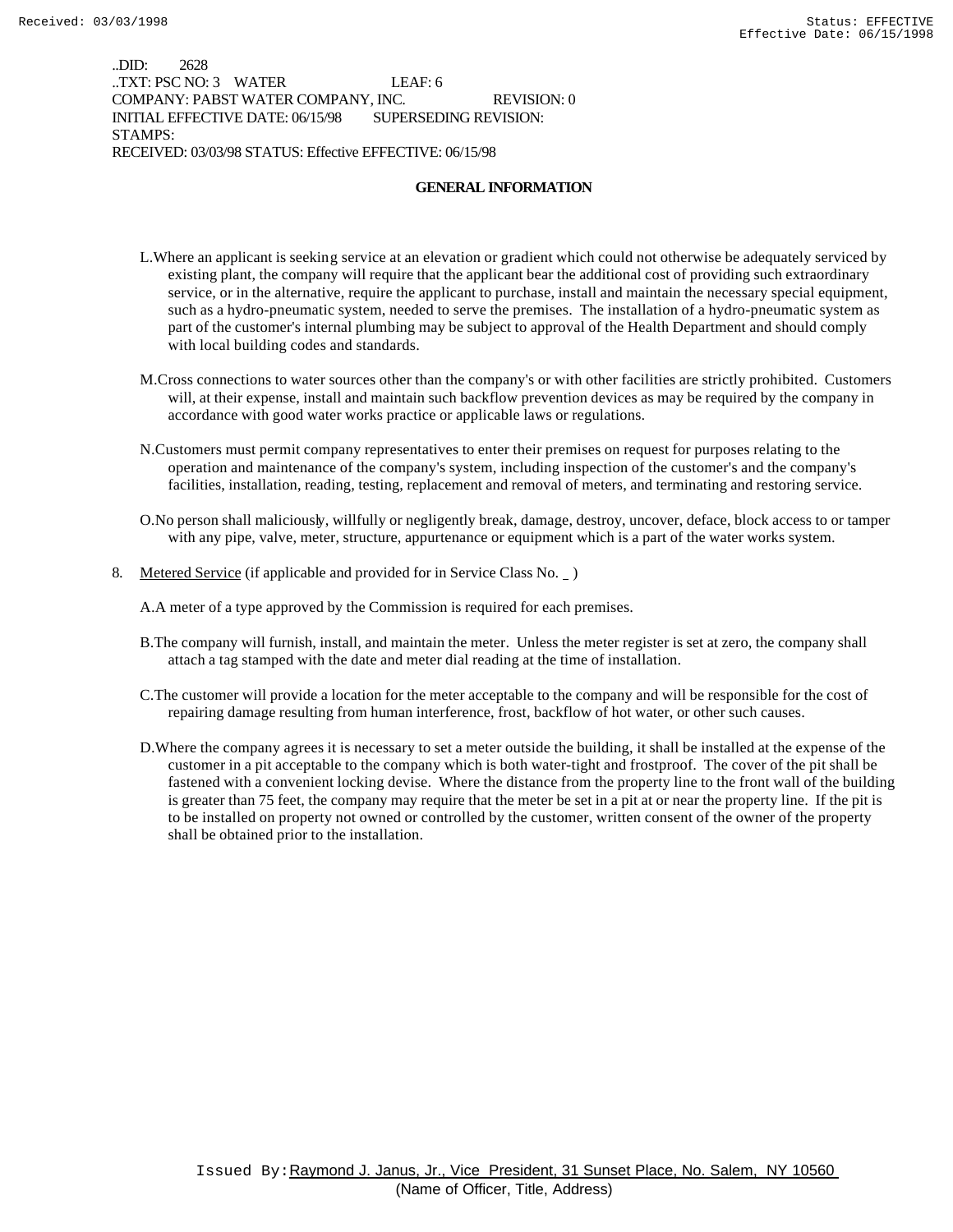..DID: 2618 ..TXT: PSC NO: 3 WATER LEAF: 7 COMPANY: PABST WATER COMPANY, INC. REVISION: 0 INITIAL EFFECTIVE DATE: 06/15/98 SUPERSEDING REVISION: STAMPS: RECEIVED: 03/03/98 STATUS: Effective EFFECTIVE: 06/15/98

### **GENERAL INFORMATION**

E.The company reserves the right to remove, test, and replace the meter.

- F.The company shall afford the customer an opportunity to verify the final reading of any water meter removed from the premises and obtain the customer's signature on a meter removal card which shows the date removed and the reading.
- G.Meters will be tested in conformance with rules of the Public Service Commission. In the case of a disputed account involving the accuracy of the meter, the company will have the meter tested upon the request of the customer. Should the customer request to have a second meter test within 1 year, the customer will be responsible for the actual cost incurred to have the meter tested including the cost to remove the meter, payable in advance to the company. This fee will be refunded if the meter's final weighted average is found to register in excess of 100 percent. Adjustments in bills for over-registration of the meter will be made in accordance with the current rules of the Public Service Commission.

H.Bills will show meter readings and the dates read.

I.Bills will be reasonably estimated where a meter has been inaccessible and will be so indicated on the bill.

- J.Where a meter has ceased to register or its percentage of accuracy cannot be determined, an estimated bill for the current period may be rendered. For all other periods the bill shall be the minimum applicable rate.
- 9. Unmetered Service (if applicable and provided for in Service Class No.  $1$ )

All applicable provisions of this tariff shall apply.

10. Extension of Mains

Mains will be extended in conformance with Commission Rules and Regulations found in 16 NYCRR, Part 501.

11. Discontinuance of Service - Non-Payment

 Service may be discontinued, under the following provisions, for non-payment of any amount due for water supplied, for failure to make any payment due under a deferred payment agreement or for meter maintenance, for failure to post a required deposit or for failure to pay any fee or charge accruing under the contract or tariff.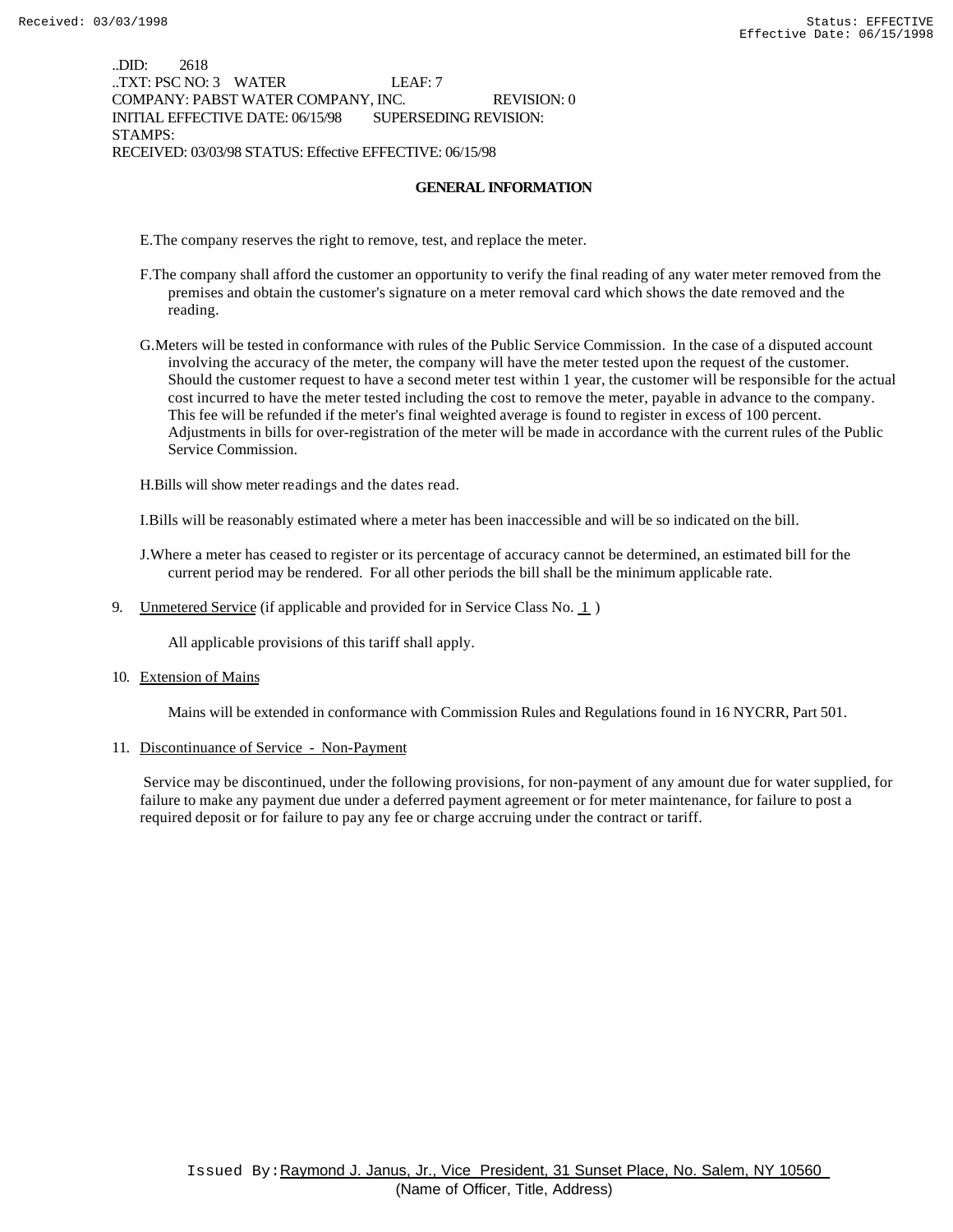..DID: 2619 ..TXT: PSC NO: 3 WATER LEAF: 8 COMPANY: PABST WATER COMPANY, INC. REVISION: 0 INITIAL EFFECTIVE DATE: 06/15/98 SUPERSEDING REVISION: STAMPS: RECEIVED: 03/03/98 STATUS: Effective EFFECTIVE: 06/15/98

### **GENERAL INFORMATION**

- A.A bill not paid within 23 days of mailing is considered delinquent, and the company may discontinue service after complying with 16 NYCRR, Part 533 which requires: (1) 15 days written notice if served personally, or (2) 15 days after a registered letter containing such notice has been signed or refused, or (3) 18 days after mailing written notice in a post-paid wrapper. Service will not be re-established until payment of all proper arrears, charges and deposits is made or a deferred payment agreement is entered into. Receipt of a subsequently dishonored negotiable instrument in response to a notice of discontinuance shall not constitute payment of the customer's account and the company shall not be required to issue additional notice prior to discontinuance. There will be a charge for processing all returned checks equal to the bank charge plus a handling fee of \$5.00 (not to exceed the maximum allowed by section 5-328 of General Obligations Law).
- B.The company will not discontinue service to residential premises for non-payment of bills on a Friday, Saturday, Sunday, public holiday (as defined in General Construction Law), or on a day on which the utility's main office is closed. Discontinuance can only take place from Monday to Thursday between the hours of 8 a.m. and 4 p.m.
- C.The company will not discontinue service for non-payment of bills to any person or entity receiving public assistance if the payment for such service is to be paid directly by the Department of Social Services or by the local Social Services representatives.

#### 12. Discontinuance of Service - Other

- A.Service rendered under any application, contract or agreement may be discontinued by the company after reasonable notice for any of the following reasons:
	- (1)For willful or indifferent waste of water due to any cause or for non-authorized use of water.
	- (2)For failure to protect from damage the meter and connection, or for failure to protect and maintain the service pipe or fixtures on the property of the customer in a condition satisfactory to the company.
	- (3)For tampering with any meter, connections, service pipe, curb cock, seal or any other appliance of the company controlling or regulating the customers's water supply.
	- (4)For failure to provide the company's employees reasonable access to the premises supplied, or for obstructing the way of ingress to the meter or any other appliances controlling or regulating the customer's water supply.
	- (5)In case of vacancy of the premises.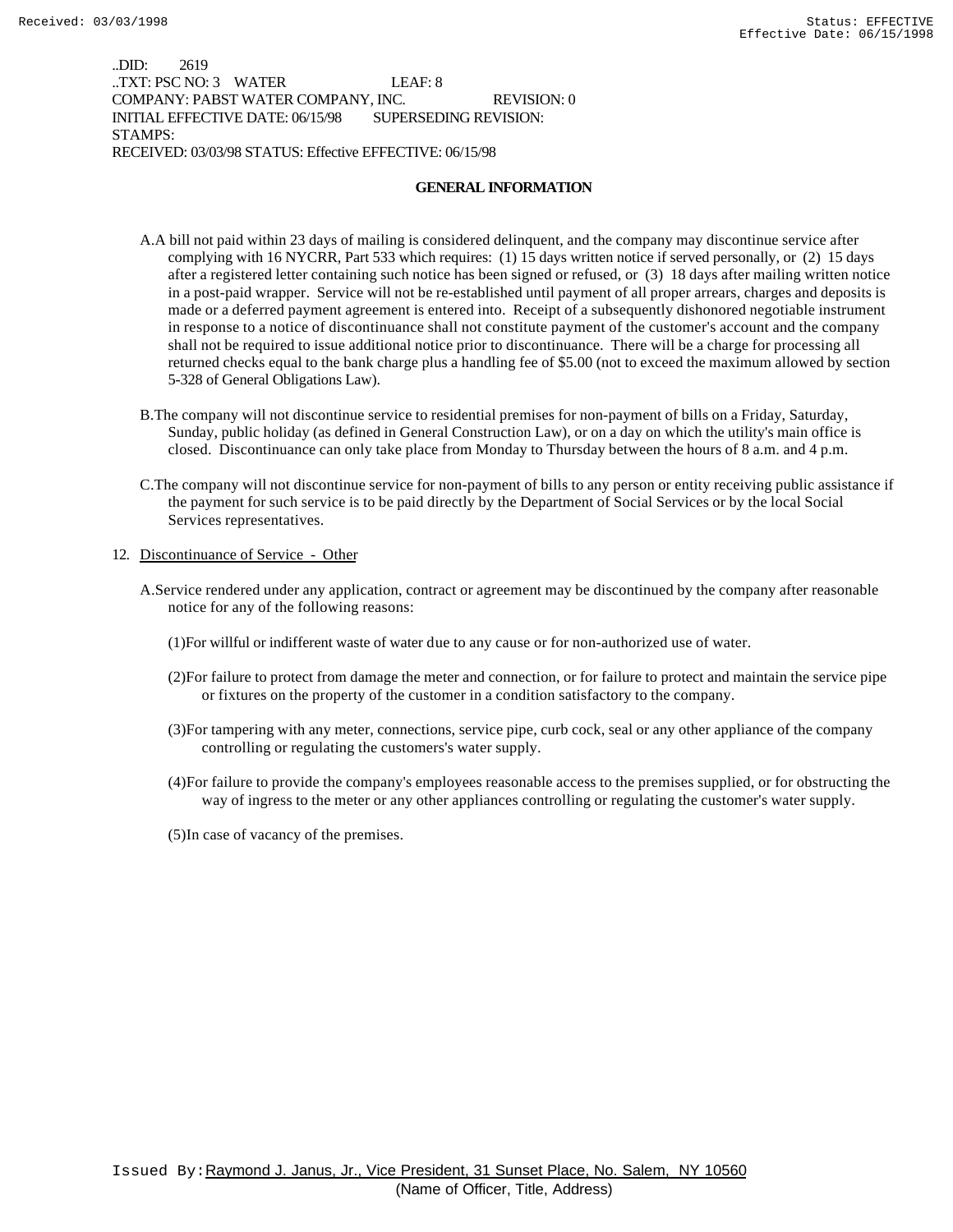..DID: 2620 ..TXT: PSC NO: 3 WATER LEAF: 9 COMPANY: PABST WATER COMPANY, INC. REVISION: 0 INITIAL EFFECTIVE DATE: 06/15/98 SUPERSEDING REVISION: STAMPS: RECEIVED: 03/03/98 STATUS: Effective EFFECTIVE: 06/15/98

### **GENERAL INFORMATION**

- (6)For cross connections.
- (7)For submetering or reselling water.
- (8)For non-compliance with restrictions on less essential water use.
- (9)For violation of any rule or regulation of the company as filed with the Public Service Commission, provided such violation affects the reliability or integrity of the water system.
- B.Written notice of discontinuance of service shall contain the information required by 16 NYCRR S.14.4(b) and will be given except in those instances where a public health hazard exists.
- C.The company may, at any time, temporarily discontinue water service in case of accident, or for the purpose of making connections, alterations, repairs, charges, etc.
- D.Except as stated in the preceding paragraph, or in the case of a violation that threatens the integrity of the water system, the company shall not discontinue service to any customer on a Friday, Saturday, Sunday, Public Holiday or on a day when the company is not open for business. Public Holiday shall refer to those holidays defined in the General Construction Law.

### 13.Discontinuance of Residential Service - Special Procedures

 The company must delay termination of service or, if service has already been terminated, must restore service for 30 days in the event that the occupants of the premises are blind, disabled, 62 years of age or older or 18 years of age or under, if a medical emergency exists, or where during the cold weather period (November 1 to April 15) the termination would affect the heating of the premises, if such termination or failure to restore service might cause the occupant to suffer serious impairment to health. The company may require appropriate documentation that such a condition exists before delaying the termination or restoring the service. In addition, the company may require that the customer make appropriate arrangements to pay any arrears on the account.

14. Deferred Payment Agreements

 In addition to the above circumstances, the company will consider granting customers reasonable payment terms in cases where a customer is threatened with termination of service, or where the company has issued a backbill to a customer. Any such agreement may require the customer to make a reasonable down payment, and to pay current bills when issued.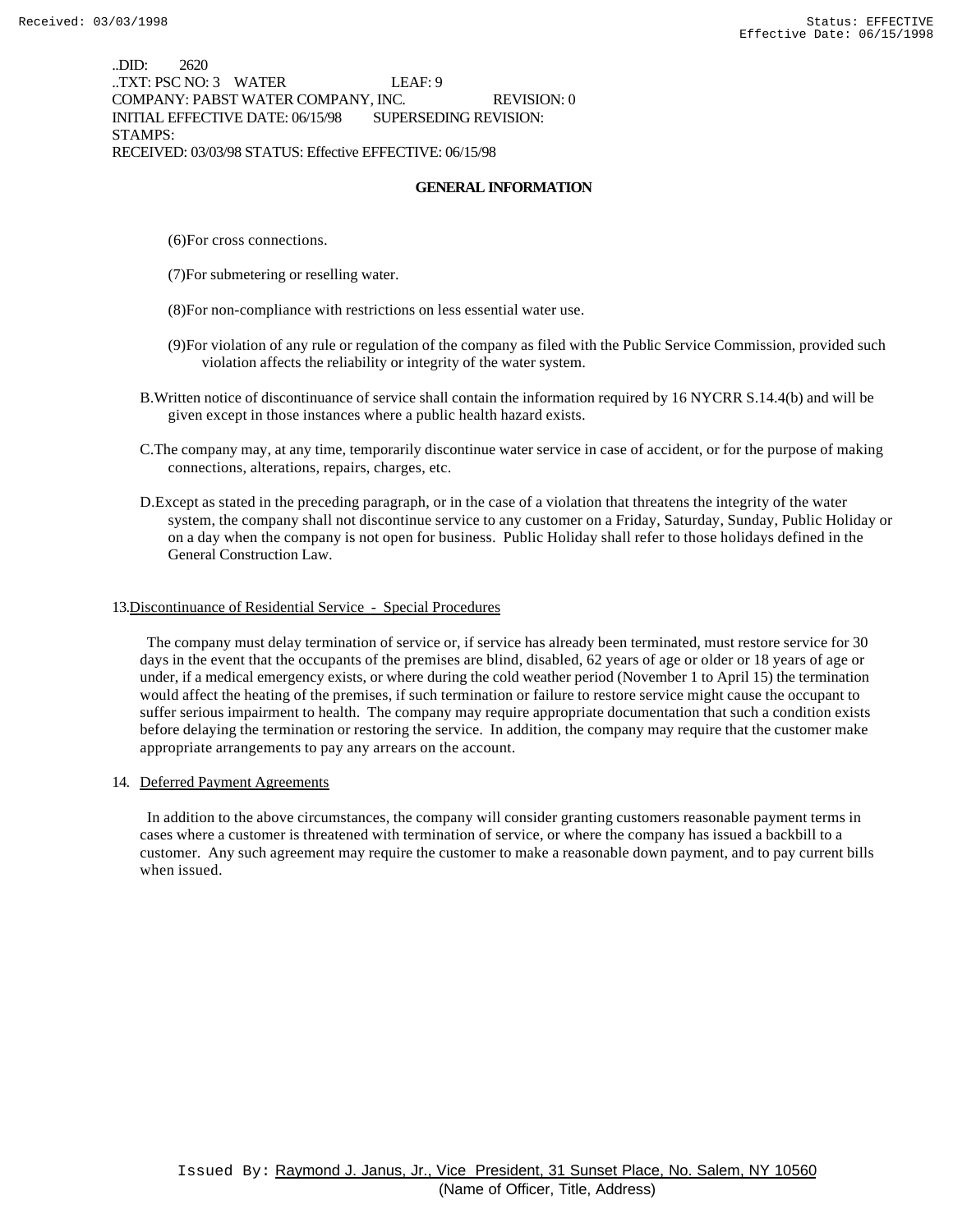..DID: 2621 ..TXT: PSC NO: 3 WATER LEAF: 10 COMPANY: PABST WATER COMPANY, INC. REVISION: 0 INITIAL EFFECTIVE DATE: 06/15/98 SUPERSEDING REVISION: STAMPS: RECEIVED: 03/03/98 STATUS: Effective EFFECTIVE: 06/15/98

### **GENERAL INFORMATION**

### 15.Complaint Handling Procedures

- A.The company will promptly investigate and evaluate all complaints received from customers regarding bills for service rendered or required deposits. The results of the company's findings will be reported to the customer. During the period of investigation and evaluation, service will not be discontinued, nor shall a new notice of termination be issued, provided, however, that the customer will be required to pay the undisputed portion of any balance due, which may include bills for current usage.
- B.After the completion of such an investigation, if the company determines that the disputed service has been rendered, or that the disputed charge or deposit is proper in whole or in part, the company may require that the full bill or deposit be paid. Appropriate notices of the determination shall be given to the customer, and where notice of discontinuance of service was previously sent, or is served with the determination, such notice shall include a statement advising the customer of the availability of the Commission's complaint handling procedures, including the address and telephone number of the Department's Consumer Services Division. Where prior notice of discontinuance was sent, company procedure provides for discontinuance of service if customer fails to pay the proper amount due and owing within 5 days after notice of the company determination was served personally on the customer or at least 8 days after mailing of the notice. Under no circumstances will discontinuance of service occur if so precluded by the Commission.
- C.In situations where the complaint procedures of the Commission have been invoked and it is determined that the disputed service has been rendered or that the disputed charge or deposit is proper and prior notice of discontinuance was sent, a customer's service will not be discontinued for failure to pay the amount found due and owing until at least 5 days after notice of the Commission's determination, where personal service is made, or at least 8 days after mailing of such a notice.

### 16. Restoration of Service

 A charge will be made to restore service after discontinuance at the customers's request, for non-payment or for violation of these rules.

 This charge will be \$35.00 during normal business hours (8:00 a.m. to 4:00 p.m., Monday through Friday), \$50.00 outside of normal business hours Monday through Friday and \$50.00 on weekends or public holidays. The holidays for which the \$50.00 charge will apply are as follows:

New Year's Day Labor Day Dr. Martin Luther King, Jr. Day Columbus Day Lincoln's Birthday Veteran's Day Washington's Birthday **Thanksgiving Day** Thanksgiving Day Memorial Day Christmas Day Independence Day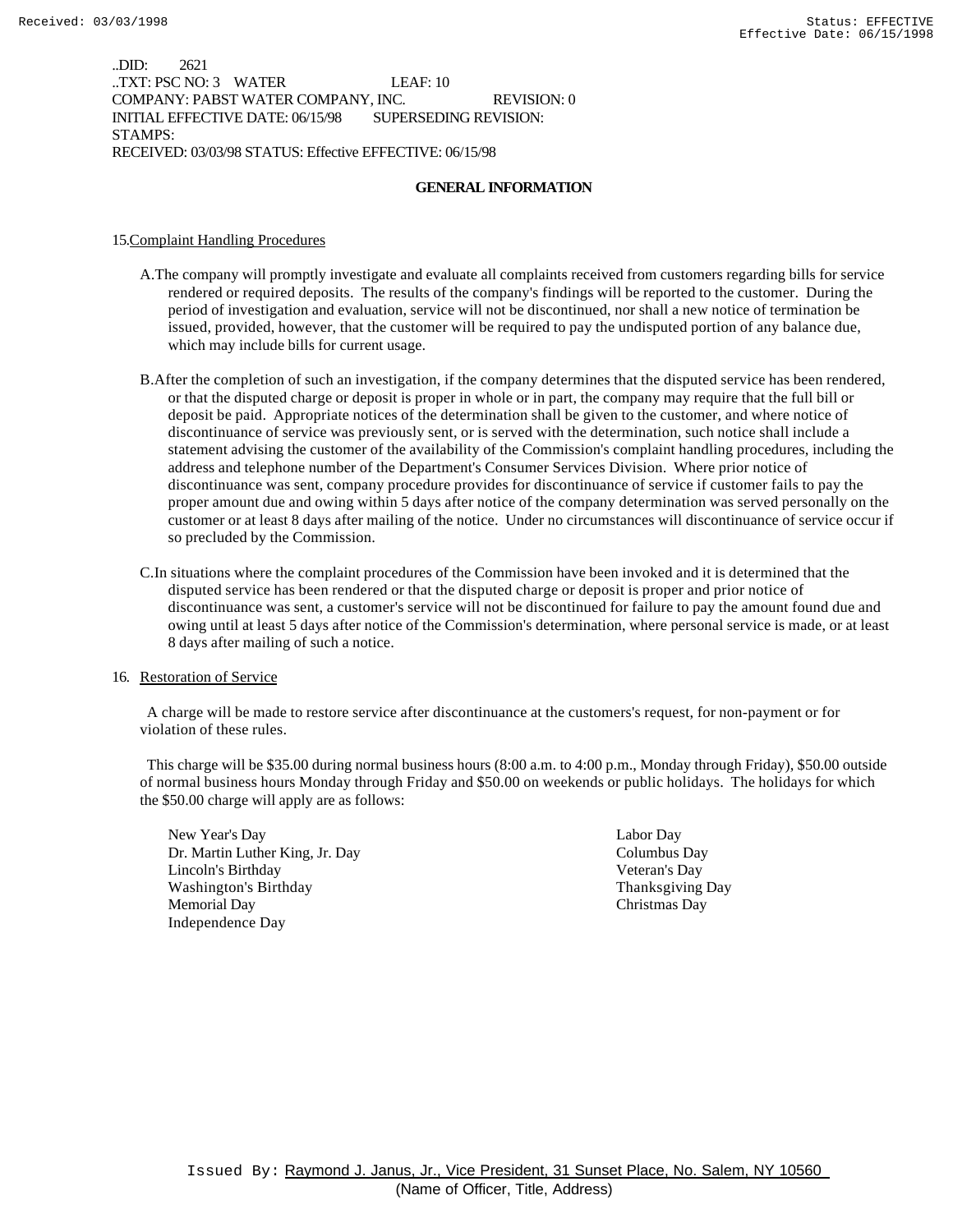# ..DID: 2622 ..TXT: PSC NO: 3 WATER LEAF: 11 COMPANY: PABST WATER COMPANY, INC. REVISION: 0 INITIAL EFFECTIVE DATE: 06/15/98 SUPERSEDING REVISION: STAMPS: RECEIVED: 03/03/98 STATUS: Effective EFFECTIVE: 06/15/98

# **GENERAL INFORMATION**

In a case where service is being restored after discontinuance for non-payment, the company may require full payment of all arrears as well as the restoration of service charge. If the company and the customer have entered into some form of payment agreement, the agreed upon down payment may be required before service will be restored.

If it becomes necessary to disconnect service at the main because of willful acts of a customer, the service restoration charge will include the actual costs incurred by the company to disconnect and reconnect the service.

# 17. Interest on Customer Overpayments

The company will provide interest on a customer overpayment as follows:

- A. A customer overpayment is defined as payment by the customer to the company in excess of the correct charge for water service supplied to the customer which was caused by erroneous billing by the utility.
- B. The rate of interest on such amounts shall be the greater of the unadjusted customer deposit rate or the applicable late payment rate, if any, for the service classification under which the customer was billed. Interest shall be paid from the date when the customer overpayment was made, adjusted for any changes in the deposit rate or late payment rate, and compounded monthly, until the date when the overpayment was refunded.
- C. The company will not pay interest on customer overpayments that are refunded within 30 days after such overpayment is received by the company.

# 18. Regulation

 All matters, rules and other situations concerning the rendering of water service which are not specifically covered herein or in a provision of the New York State Codes, Rules and Regulations and which are subject to the jurisdiction of the Public Service Commission, and for which a customer and the company cannot agree as to an equitable and fair solution will be referred to said Commission to be resolved. Either the customer or the company may request that a rule or provision of this tariff be changed for a particular situation.